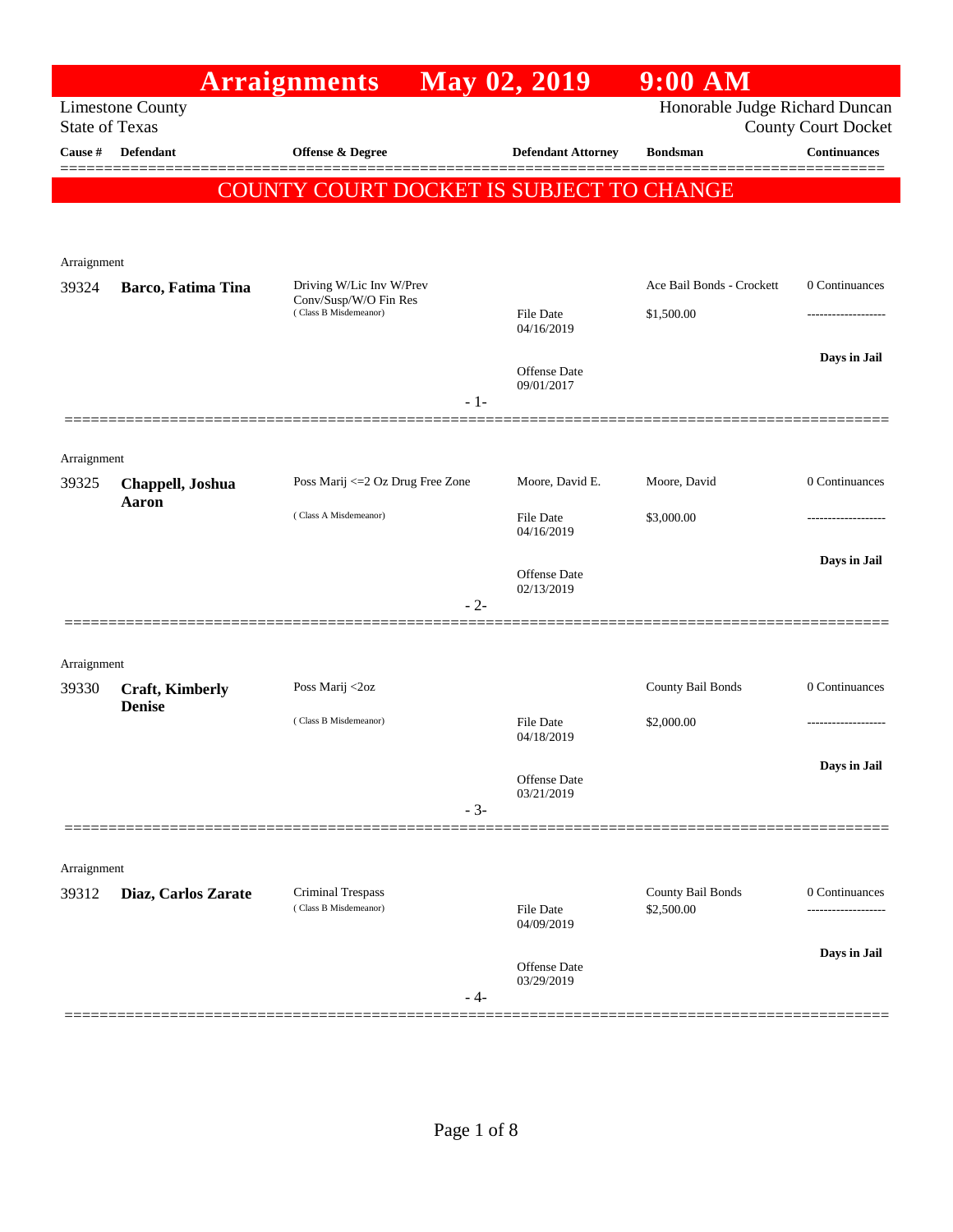|                       |                                      | <b>Arraignments</b>                                    | May 02, 2019                            | $9:00$ AM                      |                                     |
|-----------------------|--------------------------------------|--------------------------------------------------------|-----------------------------------------|--------------------------------|-------------------------------------|
| <b>State of Texas</b> | <b>Limestone County</b>              |                                                        |                                         | Honorable Judge Richard Duncan | <b>County Court Docket</b>          |
| Cause #               | Defendant                            | <b>Offense &amp; Degree</b>                            | <b>Defendant Attorney</b>               | <b>Bondsman</b>                | <b>Continuances</b>                 |
|                       |                                      | COUNTY COURT DOCKET IS SUBJECT TO CHANGE               |                                         |                                |                                     |
|                       |                                      |                                                        |                                         |                                |                                     |
|                       |                                      |                                                        |                                         |                                |                                     |
| Arraignment           |                                      |                                                        |                                         |                                |                                     |
| 39307                 | <b>Finley, Brenda Louise</b>         | Driving While Intoxicated 2nd<br>(Class A Misdemeanor) | Reed, Benjie<br>File Date<br>04/09/2019 | Reed, Benjie<br>\$5,000.00     | 0 Continuances<br>----------------- |
|                       |                                      |                                                        |                                         |                                | Days in Jail                        |
|                       |                                      | $-5-$                                                  | Offense Date<br>12/12/2018              |                                |                                     |
|                       |                                      |                                                        |                                         |                                |                                     |
| Arraignment           |                                      |                                                        |                                         |                                |                                     |
| 39326                 | <b>Gonzalez Flores, Jose</b>         | Driving While Intoxicated Bac >=0.15                   | Diaz, Carlos C                          | County Bail Bonds              | 0 Continuances                      |
|                       | Raul                                 | (Class A Misdemeanor)                                  | File Date<br>04/16/2019                 | \$2,000.00                     |                                     |
|                       |                                      |                                                        | <b>Offense Date</b>                     |                                | Days in Jail                        |
|                       |                                      | - 6-                                                   | 01/14/2019                              |                                |                                     |
|                       |                                      |                                                        |                                         |                                |                                     |
| Arraignment           |                                      |                                                        |                                         |                                |                                     |
| 39327                 | <b>Gonzalez Flores, Jose</b><br>Raul | Duty On Striking Fixture/Hwy<br>Landscape>=\$200       | Diaz, Carlos C                          | County Bail Bonds              | 0 Continuances                      |
|                       |                                      | (Class B Misdemeanor)                                  | <b>File Date</b><br>04/16/2019          | \$2,000.00                     | -----------------                   |
|                       |                                      |                                                        |                                         |                                | Days in Jail                        |
|                       |                                      |                                                        | Offense Date<br>01/14/2019              |                                |                                     |
|                       |                                      | $-7-$                                                  |                                         |                                |                                     |
|                       |                                      |                                                        |                                         |                                |                                     |
| Arraignment<br>39331  | Gormer, Norris                       | Driving While Intoxicated Bac >=0.15                   |                                         | County Bail Bonds              | 0 Continuances                      |
|                       |                                      | (Class A Misdemeanor)                                  | <b>File Date</b><br>04/18/2019          | \$2,000.00                     |                                     |
|                       |                                      |                                                        | Offense Date                            |                                | Days in Jail                        |
|                       |                                      | $-8-$                                                  | 11/29/2018                              |                                |                                     |
|                       |                                      |                                                        |                                         |                                |                                     |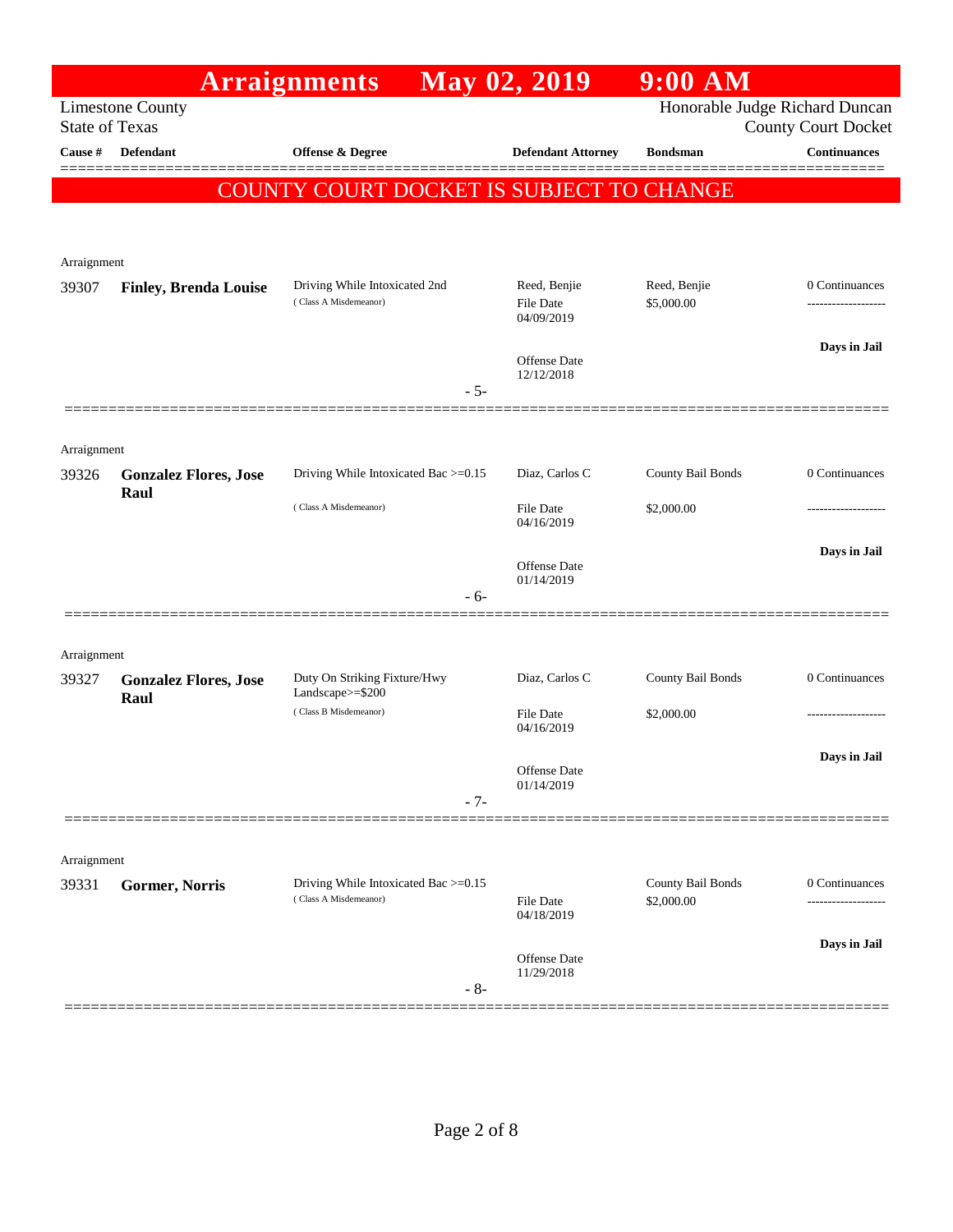|                       |                              | <b>Arraignments</b>                                 |        | May 02, 2019                 | 9:00 AM                                 |                                    |
|-----------------------|------------------------------|-----------------------------------------------------|--------|------------------------------|-----------------------------------------|------------------------------------|
| <b>State of Texas</b> | <b>Limestone County</b>      |                                                     |        |                              | Honorable Judge Richard Duncan          | <b>County Court Docket</b>         |
| Cause #               | <b>Defendant</b>             | <b>Offense &amp; Degree</b>                         |        | <b>Defendant Attorney</b>    | <b>Bondsman</b>                         | <b>Continuances</b>                |
|                       |                              | COUNTY COURT DOCKET IS SUBJECT TO CHANGE            |        |                              |                                         |                                    |
|                       |                              |                                                     |        |                              |                                         |                                    |
| Arraignment           |                              |                                                     |        |                              |                                         |                                    |
| 39313                 | <b>Green, Chansley Dyon</b>  | Driving W/Lic Inv W/Prev<br>Conv/Susp/W/O Fin Res   |        |                              | County Bail Bonds                       | 0 Continuances                     |
|                       |                              | (Class B Misdemeanor)                               |        | File Date<br>04/09/2019      | \$2,000.00                              | ---------------                    |
|                       |                              |                                                     |        |                              |                                         | Days in Jail                       |
|                       |                              |                                                     |        | Offense Date<br>02/07/2019   |                                         |                                    |
|                       |                              |                                                     | $-9-$  |                              |                                         |                                    |
| Arraignment           |                              |                                                     |        |                              |                                         |                                    |
| 39309                 | Hutchison, Brandon           | Fraud Destroy Removal Concealment                   |        |                              | County Bail Bonds                       | 0 Continuances                     |
|                       | Lee                          | Writing<br>(Class A Misdemeanor)                    |        | File Date                    | \$3,000.00                              |                                    |
|                       |                              |                                                     |        | 04/09/2019                   |                                         |                                    |
|                       |                              |                                                     |        | <b>Offense Date</b>          |                                         | Days in Jail                       |
|                       |                              |                                                     | $-10-$ | 01/28/2019                   |                                         |                                    |
|                       |                              |                                                     |        |                              |                                         |                                    |
| Arraignment           |                              |                                                     |        |                              |                                         |                                    |
| 39184                 | <b>Keaton, Wayne Abram</b>   | <b>Indecent Exposure</b><br>(Class B Misdemeanor)   |        | <b>File Date</b>             | Ace Bail Bonds - Crockett<br>\$2,500.00 | 1 Continuances                     |
|                       |                              |                                                     |        | 12/28/2018                   |                                         |                                    |
|                       |                              |                                                     |        | Offense Date                 |                                         | Days in Jail                       |
|                       |                              |                                                     | $-11-$ | 10/05/2018                   |                                         |                                    |
|                       |                              |                                                     |        |                              |                                         |                                    |
| Arraignment           |                              |                                                     |        |                              |                                         |                                    |
| 39319                 | <b>Kilgore, Rhett Austin</b> | <b>Burglary Of Vehicle</b><br>(Class A Misdemeanor) |        | Burkeen, Daniel<br>File Date | Personal Bond<br>\$1,000.00             | 0 Continuances<br>---------------- |
|                       |                              |                                                     |        | 04/16/2019                   |                                         |                                    |
|                       |                              |                                                     |        | Offense Date                 |                                         | Days in Jail                       |
|                       |                              |                                                     | $-12-$ | 01/10/2019                   |                                         |                                    |
|                       |                              |                                                     |        |                              |                                         |                                    |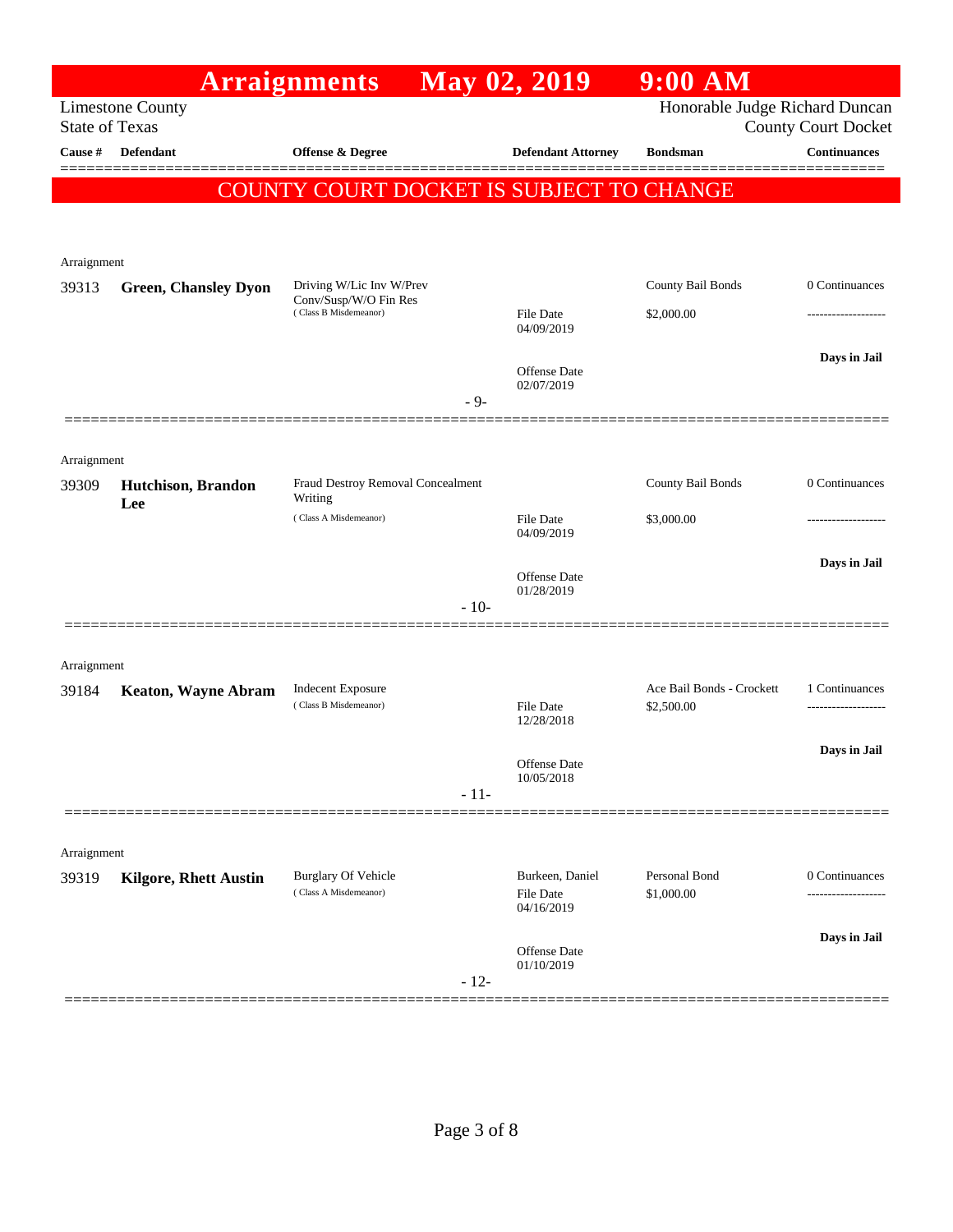|                       |                              | <b>Arraignments</b>                                 |        | May 02, 2019                        | $9:00$ AM                       |                                                              |
|-----------------------|------------------------------|-----------------------------------------------------|--------|-------------------------------------|---------------------------------|--------------------------------------------------------------|
| <b>State of Texas</b> | <b>Limestone County</b>      |                                                     |        |                                     |                                 | Honorable Judge Richard Duncan<br><b>County Court Docket</b> |
| Cause $\#$            | <b>Defendant</b>             | <b>Offense &amp; Degree</b>                         |        | <b>Defendant Attorney</b>           | <b>Bondsman</b>                 | Continuances                                                 |
|                       |                              | COUNTY COURT DOCKET IS SUBJECT TO CHANGE            |        |                                     |                                 |                                                              |
|                       |                              |                                                     |        |                                     |                                 |                                                              |
| Arraignment           |                              |                                                     |        |                                     |                                 |                                                              |
| 39320                 | <b>Kilgore, Rhett Austin</b> | <b>Burglary Of Vehicle</b><br>(Class A Misdemeanor) |        | Burkeen, Daniel<br><b>File Date</b> | Personal Bond<br>\$1,000.00     | 0 Continuances                                               |
|                       |                              |                                                     |        | 04/16/2019                          |                                 |                                                              |
|                       |                              |                                                     | $-13-$ | Offense Date<br>01/10/2019          |                                 | Days in Jail                                                 |
|                       |                              |                                                     |        |                                     |                                 |                                                              |
| Arraignment           |                              |                                                     |        |                                     |                                 |                                                              |
| 39321                 | <b>Kilgore, Rhett Austin</b> | <b>Burglary Of Vehicle</b><br>(Class A Misdemeanor) |        | Burkeen, Daniel                     | Personal Bond                   | 0 Continuances                                               |
|                       |                              |                                                     |        | <b>File Date</b><br>04/16/2019      | \$1,000.00                      |                                                              |
|                       |                              |                                                     |        | <b>Offense Date</b>                 |                                 | Days in Jail                                                 |
|                       |                              |                                                     | $-14-$ | 01/10/2019                          |                                 |                                                              |
| Arraignment           |                              |                                                     |        |                                     |                                 |                                                              |
| 39303                 | Ledbetter, Cody Keith        | Poss Marij <2oz                                     |        |                                     | County Bail Bonds               | 0 Continuances                                               |
|                       |                              | (Class B Misdemeanor)                               |        | File Date<br>04/09/2019             | \$2,000.00                      |                                                              |
|                       |                              |                                                     |        | Offense Date                        |                                 | Days in Jail                                                 |
|                       |                              |                                                     | $-15-$ | 02/24/2019                          |                                 |                                                              |
|                       |                              |                                                     |        |                                     |                                 |                                                              |
| Arraignment           |                              |                                                     |        |                                     |                                 |                                                              |
| 39304                 | Ledbetter, Cody Keith        | Unl Carrying Weapon<br>(Class A Misdemeanor)        |        | <b>File Date</b><br>04/09/2019      | County Bail Bonds<br>\$3,000.00 | 0 Continuances<br>.                                          |
|                       |                              |                                                     |        |                                     |                                 | Days in Jail                                                 |
|                       |                              |                                                     | $-16-$ | Offense Date<br>02/24/2019          |                                 |                                                              |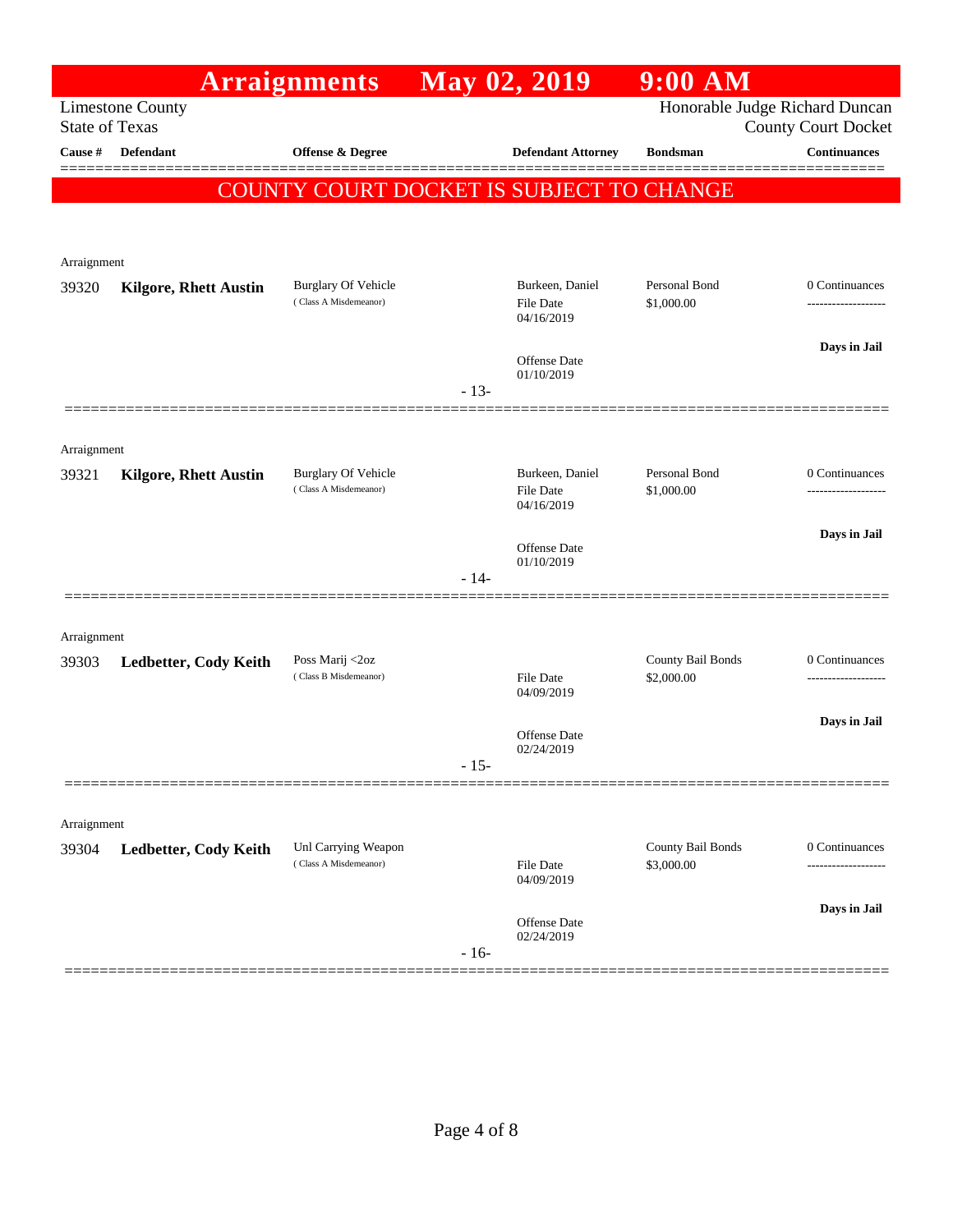|                       |                                         | <b>Arraignments</b>                        |        | <b>May 02, 2019</b>            | $9:00$ AM                       |                                                              |
|-----------------------|-----------------------------------------|--------------------------------------------|--------|--------------------------------|---------------------------------|--------------------------------------------------------------|
| <b>State of Texas</b> | <b>Limestone County</b>                 |                                            |        |                                |                                 | Honorable Judge Richard Duncan<br><b>County Court Docket</b> |
| Cause #               | Defendant                               | <b>Offense &amp; Degree</b>                |        | <b>Defendant Attorney</b>      | <b>Bondsman</b>                 | Continuances                                                 |
|                       |                                         | COUNTY COURT DOCKET IS SUBJECT TO CHANGE   |        |                                |                                 |                                                              |
| Arraignment           |                                         |                                            |        |                                |                                 |                                                              |
| 39294                 | Mack, Billy Wayne, Jr.                  | Poss Marij <2oz<br>(Class B Misdemeanor)   |        | <b>File Date</b><br>03/21/2019 | County Bail Bonds<br>\$2,500.00 | 0 Continuances<br>                                           |
|                       |                                         |                                            | $-17-$ | Offense Date<br>03/01/2019     |                                 | Days in Jail                                                 |
| Arraignment           |                                         | <b>Assault Causes Bodily Injury Family</b> |        |                                | Personal Bond                   | 0 Continuances                                               |
| 39318                 | <b>Mangham, Randy Joe</b>               | Member<br>(Class A Misdemeanor)            |        | File Date<br>04/16/2019        | \$3,000.00                      |                                                              |
|                       |                                         |                                            | $-18-$ | Offense Date<br>02/08/2019     |                                 | Days in Jail                                                 |
|                       |                                         |                                            |        |                                |                                 |                                                              |
| Arraignment           |                                         |                                            |        |                                |                                 |                                                              |
| 39310                 | <b>Mevis, Britney</b><br><b>Darlane</b> | Theft Prop >=\$100<\$750                   |        | Spivey, Shirley                | Freebird Bail Bonds             | 0 Continuances                                               |
|                       |                                         | (Class B Misdemeanor)                      |        | File Date<br>04/09/2019        | \$1,000.00                      |                                                              |
|                       |                                         |                                            | $-19-$ | Offense Date<br>01/25/2019     |                                 | Days in Jail                                                 |
|                       |                                         |                                            |        |                                |                                 |                                                              |
| Arraignment           |                                         |                                            |        |                                |                                 |                                                              |
| 39323                 | Randle, Jonathan<br><b>Eugene</b>       | Poss Marij <2oz                            |        |                                | County Bail Bonds               | 0 Continuances                                               |
|                       |                                         | (Class B Misdemeanor)                      |        | <b>File Date</b><br>04/16/2019 | \$2,500.00                      |                                                              |
|                       |                                         |                                            | $-20-$ | Offense Date<br>03/31/2019     |                                 | Days in Jail                                                 |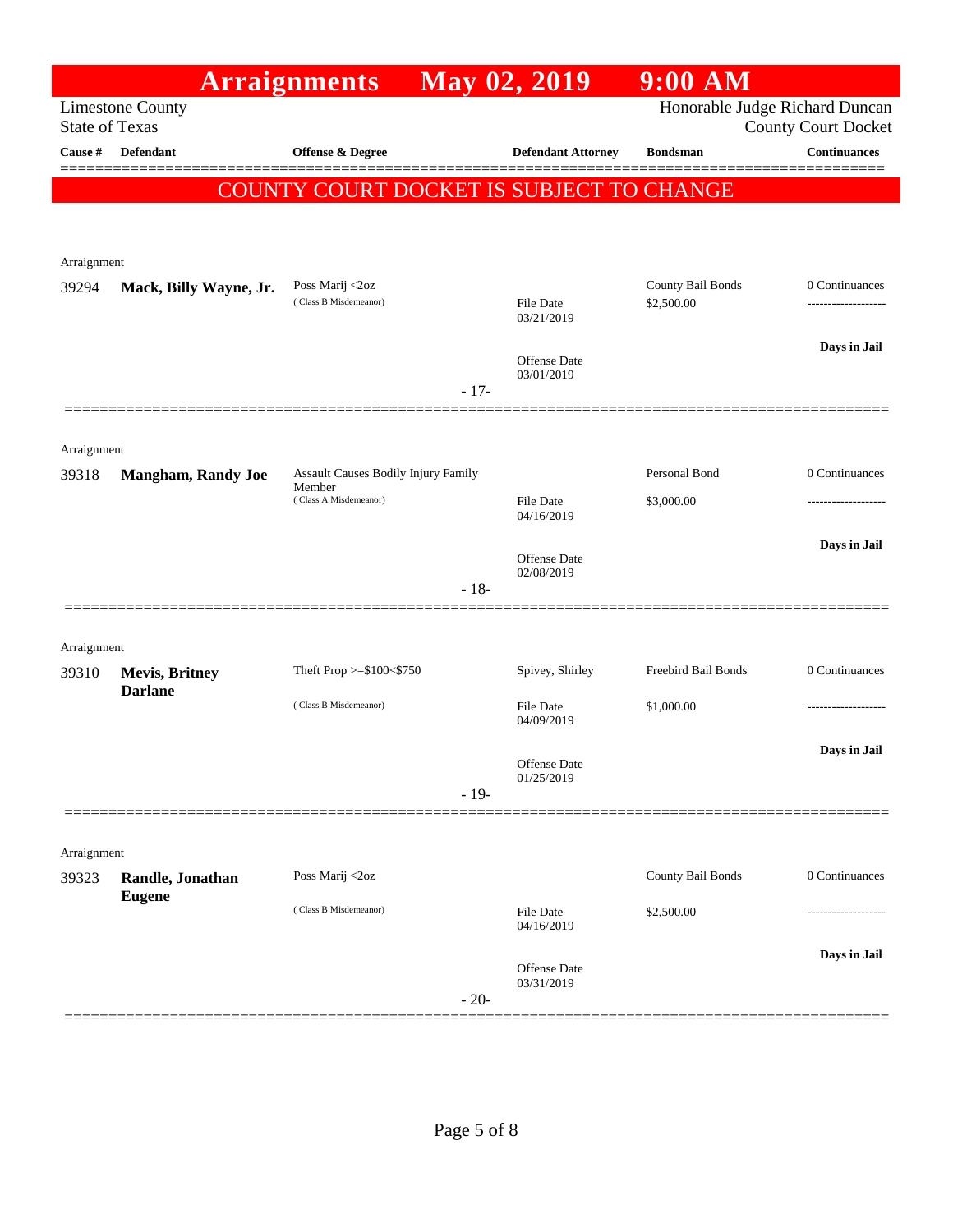|                       |                              | <b>Arraignments</b>                                           | May 02, 2019                     | $9:00$ AM                       |                            |
|-----------------------|------------------------------|---------------------------------------------------------------|----------------------------------|---------------------------------|----------------------------|
| <b>State of Texas</b> | <b>Limestone County</b>      |                                                               |                                  | Honorable Judge Richard Duncan  | <b>County Court Docket</b> |
| Cause #               | <b>Defendant</b>             | <b>Offense &amp; Degree</b>                                   | <b>Defendant Attorney</b>        | <b>Bondsman</b>                 | <b>Continuances</b>        |
|                       |                              |                                                               |                                  |                                 |                            |
|                       |                              | COUNTY COURT DOCKET IS SUBJECT TO CHANGE                      |                                  |                                 |                            |
|                       |                              |                                                               |                                  |                                 |                            |
| Arraignment           |                              |                                                               |                                  |                                 |                            |
| 39295                 | <b>Smith, Brittany Paige</b> | Driving While Intoxicated Bac >=0.15<br>(Class A Misdemeanor) | File Date                        | County Bail Bonds<br>\$2,500.00 | 0 Continuances             |
|                       |                              |                                                               | 03/21/2019                       |                                 |                            |
|                       |                              |                                                               | Offense Date                     |                                 | Days in Jail               |
|                       |                              | $-21-$                                                        | 12/15/2018                       |                                 |                            |
|                       |                              |                                                               |                                  |                                 |                            |
| Arraignment           |                              |                                                               |                                  |                                 |                            |
| 39314                 | <b>Talamantez</b> , Pablo    | Driving W/Lic Inv W/Prev                                      | Reed, Benjie                     | Reed, Benjie                    | 0 Continuances             |
|                       | Rodriguez                    | Conv/Susp/W/O Fin Res<br>(Class B Misdemeanor)                | File Date                        | \$2,000.00                      | -----------------          |
|                       |                              |                                                               | 04/09/2019                       |                                 |                            |
|                       |                              |                                                               | Offense Date                     |                                 | Days in Jail               |
|                       |                              | $-22-$                                                        | 02/04/2019                       |                                 |                            |
|                       |                              |                                                               |                                  |                                 |                            |
| <b>Status Hearing</b> |                              |                                                               |                                  |                                 |                            |
| 39162                 | Thomas, Lester Lee           | Theft Prop <\$100 W/Prev Convic                               | Reed, Justin                     | County Bail Bonds               | 0 Continuances             |
|                       |                              | (Class B Misdemeanor)                                         | <b>File Date</b><br>11/16/2018   | \$2,500.00                      |                            |
|                       |                              |                                                               |                                  |                                 | Days in Jail               |
|                       |                              |                                                               | Offense Date<br>08/19/2018       |                                 |                            |
|                       |                              | $-23-$                                                        |                                  |                                 |                            |
|                       |                              |                                                               |                                  |                                 |                            |
| Arraignment           |                              |                                                               |                                  |                                 |                            |
| 39300                 | <b>Thomas, Lester Lee</b>    | Theft Prop <\$100 W/Prev Convic<br>(Class B Misdemeanor)      | Reed, Justin<br><b>File Date</b> | Reed, Justin<br>\$1,500.00      | 0 Continuances             |
|                       |                              |                                                               | 03/22/2019                       |                                 |                            |
|                       |                              |                                                               | Offense Date                     |                                 | Days in Jail               |
|                       |                              | $-24-$                                                        | 07/10/2018                       |                                 |                            |
|                       |                              |                                                               |                                  |                                 |                            |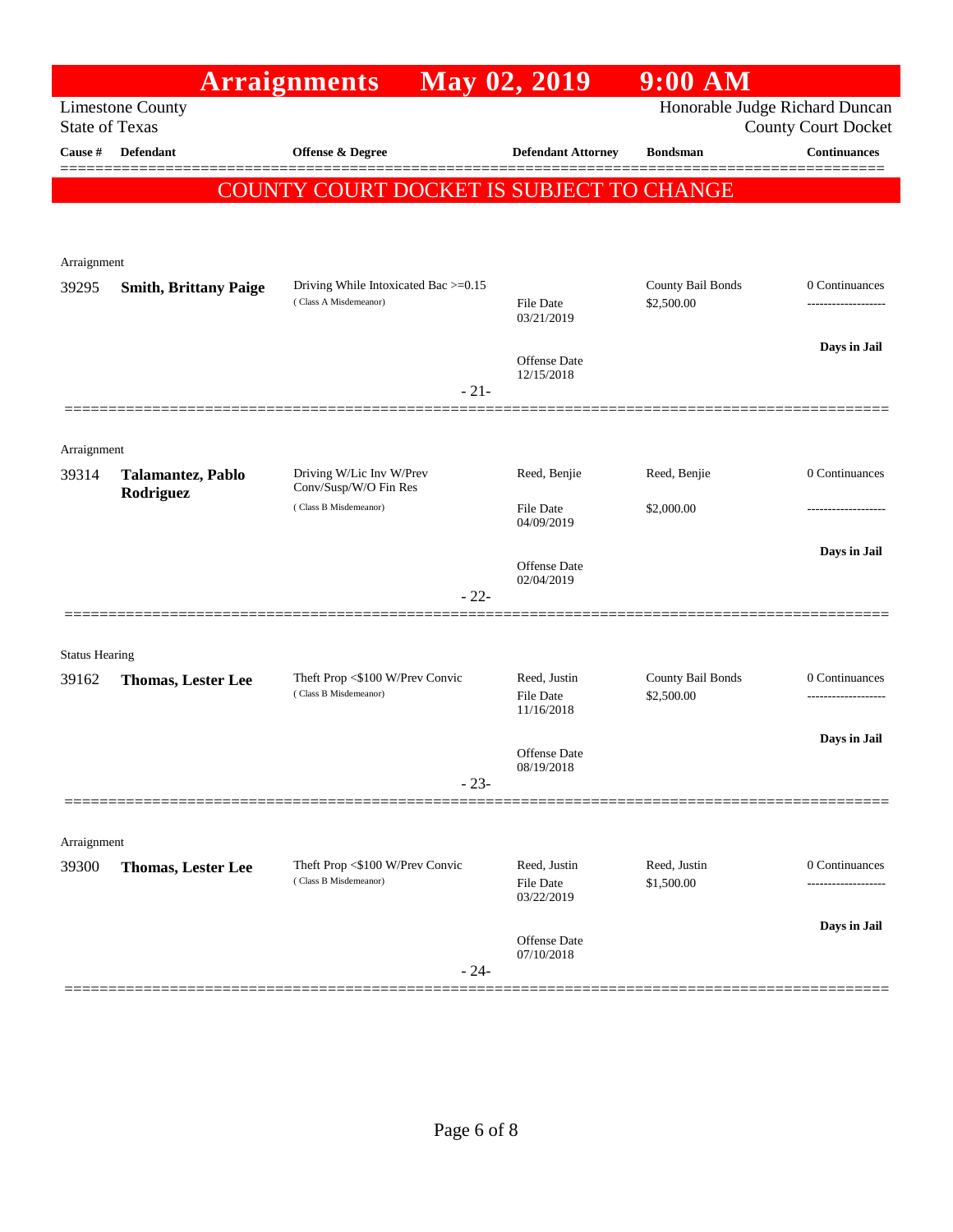|                       |                           | <b>Arraignments</b>                                         |        | May 02, 2019                      | 9:00 AM                         |                                                              |
|-----------------------|---------------------------|-------------------------------------------------------------|--------|-----------------------------------|---------------------------------|--------------------------------------------------------------|
| <b>State of Texas</b> | <b>Limestone County</b>   |                                                             |        |                                   |                                 | Honorable Judge Richard Duncan<br><b>County Court Docket</b> |
| Cause #               | Defendant                 | <b>Offense &amp; Degree</b>                                 |        | <b>Defendant Attorney</b>         | <b>Bondsman</b>                 | <b>Continuances</b>                                          |
|                       |                           | COUNTY COURT DOCKET IS SUBJECT TO CHANGE                    |        |                                   |                                 |                                                              |
|                       |                           |                                                             |        |                                   |                                 |                                                              |
| Arraignment           |                           |                                                             |        |                                   |                                 |                                                              |
| 39302                 | Trautman, Karlan          | Poss Marij <2oz                                             |        |                                   | County Bail Bonds               | 0 Continuances                                               |
|                       | <b>Thomas</b>             | (Class B Misdemeanor)                                       |        | <b>File Date</b><br>04/09/2019    | \$2,000.00                      |                                                              |
|                       |                           |                                                             | $-25-$ | Offense Date<br>03/17/2019        |                                 | Days in Jail                                                 |
|                       |                           |                                                             |        |                                   |                                 |                                                              |
| Arraignment<br>39298  | <b>Walters, Gary Ray</b>  | Theft Of Serv $>=$ \$100 $<$ \$750<br>(Class B Misdemeanor) |        | <b>File Date</b><br>03/21/2019    | County Bail Bonds<br>\$1,000.00 | 0 Continuances                                               |
|                       |                           |                                                             | $-26-$ | Offense Date<br>02/10/2019        |                                 | Days in Jail                                                 |
|                       |                           |                                                             |        |                                   |                                 |                                                              |
| Arraignment           |                           |                                                             |        |                                   |                                 |                                                              |
| 39299                 | <b>Walters, Gary Ray</b>  | Criminal Mischief >=\$100<\$750<br>(Class B Misdemeanor)    |        | <b>File Date</b><br>03/21/2019    | County Bail Bonds<br>\$3,000.00 | 0 Continuances                                               |
|                       |                           |                                                             |        | <b>Offense</b> Date<br>02/10/2019 |                                 | Days in Jail                                                 |
|                       |                           |                                                             | $-27-$ |                                   |                                 |                                                              |
| Arraignment           |                           |                                                             |        |                                   |                                 |                                                              |
| 39296                 | <b>Walters, Ricky Lee</b> | Criminal Mischief >=\$100<\$750<br>(Class B Misdemeanor)    |        | <b>File Date</b>                  | County Bail Bonds<br>\$3,000.00 | 0 Continuances<br>.                                          |
|                       |                           |                                                             |        | 03/21/2019                        |                                 | Days in Jail                                                 |
|                       |                           |                                                             | $-28-$ | <b>Offense</b> Date<br>02/10/2019 |                                 |                                                              |